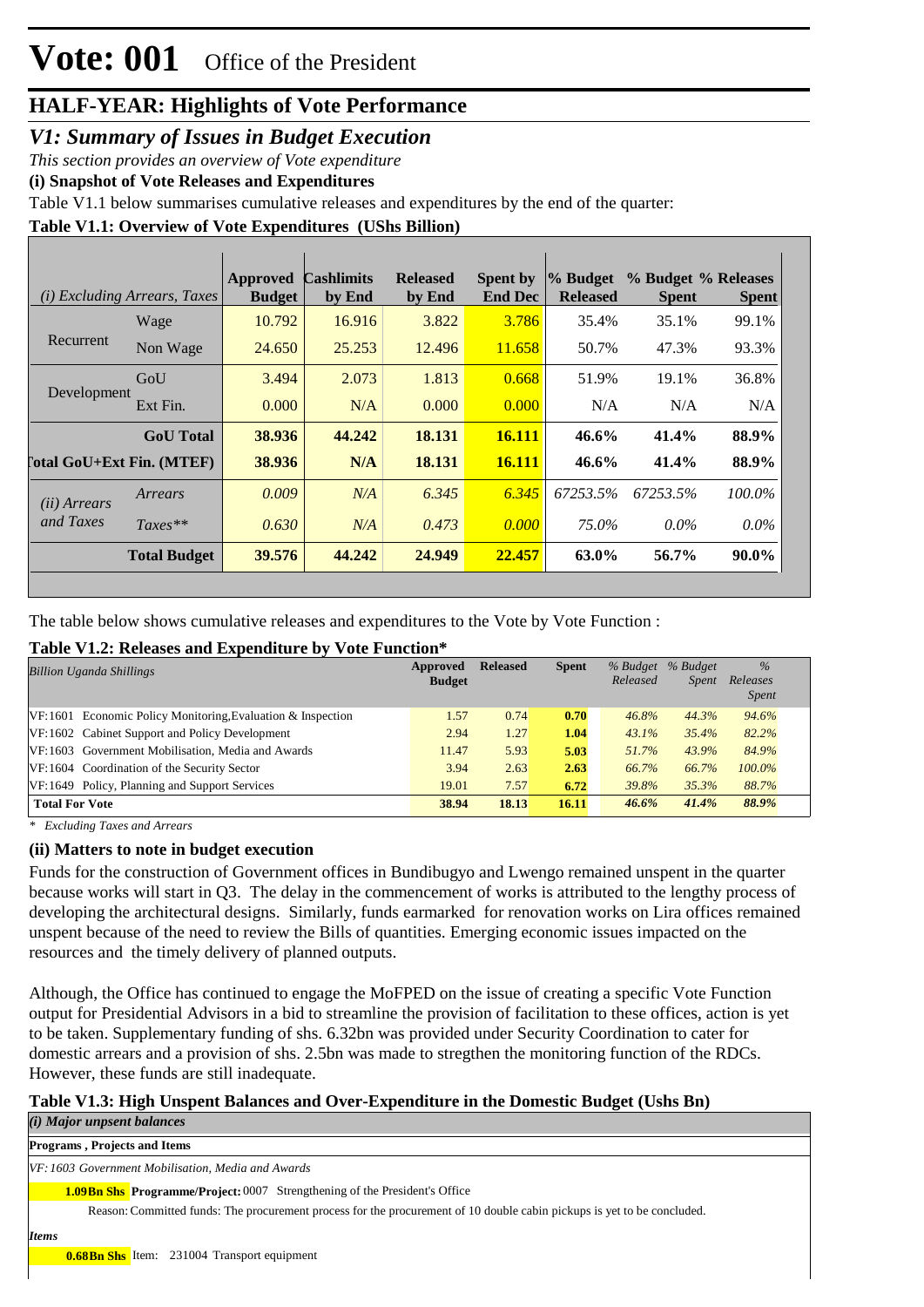Reason:Committed funds: The procurement process for the procurement of 10 double cabin pickups is yet to be concluded.

#### *(ii) Expenditures in excess of the original approved budget*

*\* Excluding Taxes and Arrears*

#### *V2: Performance Highlights*

*This section provides highlights of output performance, focusing on key outputs and actions impelemented to improve section performance.*

#### **Table V2.1: Key Vote Output Indicators and Expenditures\***

| Vote, Vote Function<br><b>Key Output</b>                                                           | <b>Approved Budget and</b><br><b>Planned outputs</b>                                                                                                                                                                        | <b>Cumulative Expenditure</b><br>and Performance                                                                                                                                                                                                                                                    | <b>Status and Reasons for any</b><br><b>Variation from Plans</b> |
|----------------------------------------------------------------------------------------------------|-----------------------------------------------------------------------------------------------------------------------------------------------------------------------------------------------------------------------------|-----------------------------------------------------------------------------------------------------------------------------------------------------------------------------------------------------------------------------------------------------------------------------------------------------|------------------------------------------------------------------|
|                                                                                                    | Vote Function: 1601 Economic Policy Monitoring, Evaluation & Inspection                                                                                                                                                     |                                                                                                                                                                                                                                                                                                     |                                                                  |
| <b>Output: 160101</b>                                                                              | Monitoring the performance of government policies, programmes and projects                                                                                                                                                  |                                                                                                                                                                                                                                                                                                     |                                                                  |
|                                                                                                    | Description of Performance: Monitoring conducted to assess Monitored 6 large scale<br>progress of establishment of<br>Irrigation schemes and water<br>harvesting technologies for<br>increased agricultural<br>productivity | irrigation schemes, 7 small scale<br>irrigation schemes, 26 valley<br>dams and 7 valley tanks in 17<br>districts across the country and a<br>report produced.                                                                                                                                       | N/A                                                              |
|                                                                                                    | Progress of Energy production<br>hydro-power, solar and biogas.                                                                                                                                                             | Monitored the progress of 24<br>projects and schemes monitored; Hydro Power Energy Projects in<br>Kabale, Kasese, Kanungu,<br>Rukungiri, Kamwenge, Buikwe,<br>Jinja, Kamuli, Bukwo, Hoima,<br>Masindi, Kiryandongo, Moyo,<br>Yumbe, Zombo and Nwoya<br>districts and a report is being<br>produced. |                                                                  |
| Performance Indicators:                                                                            |                                                                                                                                                                                                                             |                                                                                                                                                                                                                                                                                                     |                                                                  |
| Percentage of follow up<br>action undertaken on issues<br>identified from monitoring<br>exercises. | 100                                                                                                                                                                                                                         | 100                                                                                                                                                                                                                                                                                                 |                                                                  |
| Number of public<br>programmes/projects<br>inspected in a year.                                    | 4                                                                                                                                                                                                                           | 1                                                                                                                                                                                                                                                                                                   |                                                                  |
| <b>Output Cost:</b>                                                                                | UShs Bn:<br>0.623                                                                                                                                                                                                           | <b>UShs Bn:</b>                                                                                                                                                                                                                                                                                     | 46.2%<br>0.288 % Budget Spent:                                   |
| <b>Output: 160102</b>                                                                              | <b>Economic policy implementation</b>                                                                                                                                                                                       |                                                                                                                                                                                                                                                                                                     |                                                                  |
|                                                                                                    | Description of Performance: Inspections carried out to assess<br>developments in the oil and<br>mining sector.<br>Special inspections carried out<br>on the utilization and<br>management of Local<br>Government funds.     | Inspections carried out in 3 oil<br>discovery areas of Kingfisher,<br>Kaiso-Tonya and Bullisa; and<br>Kibaale Refinery Site in Hoima.<br>Consultations held with five key<br>stakeholders in the sector and a<br>report produced.                                                                   | N/A                                                              |
|                                                                                                    |                                                                                                                                                                                                                             | Inspections carried out to assess<br>the utilization of funds and<br>management of LG bank<br>accounts. Information was<br>obtained from 12 commercial<br>banks and field visits conducted<br>in 20 districts across the<br>country. The report has been<br>produced.                               |                                                                  |
|                                                                                                    |                                                                                                                                                                                                                             | Monitored the status of roads in<br>Wakiso district; Lubigi solid<br>waste treatment plant; Lubigi<br>channel, gravity flow schemes<br>in Sembabule, Ntugamo,                                                                                                                                       |                                                                  |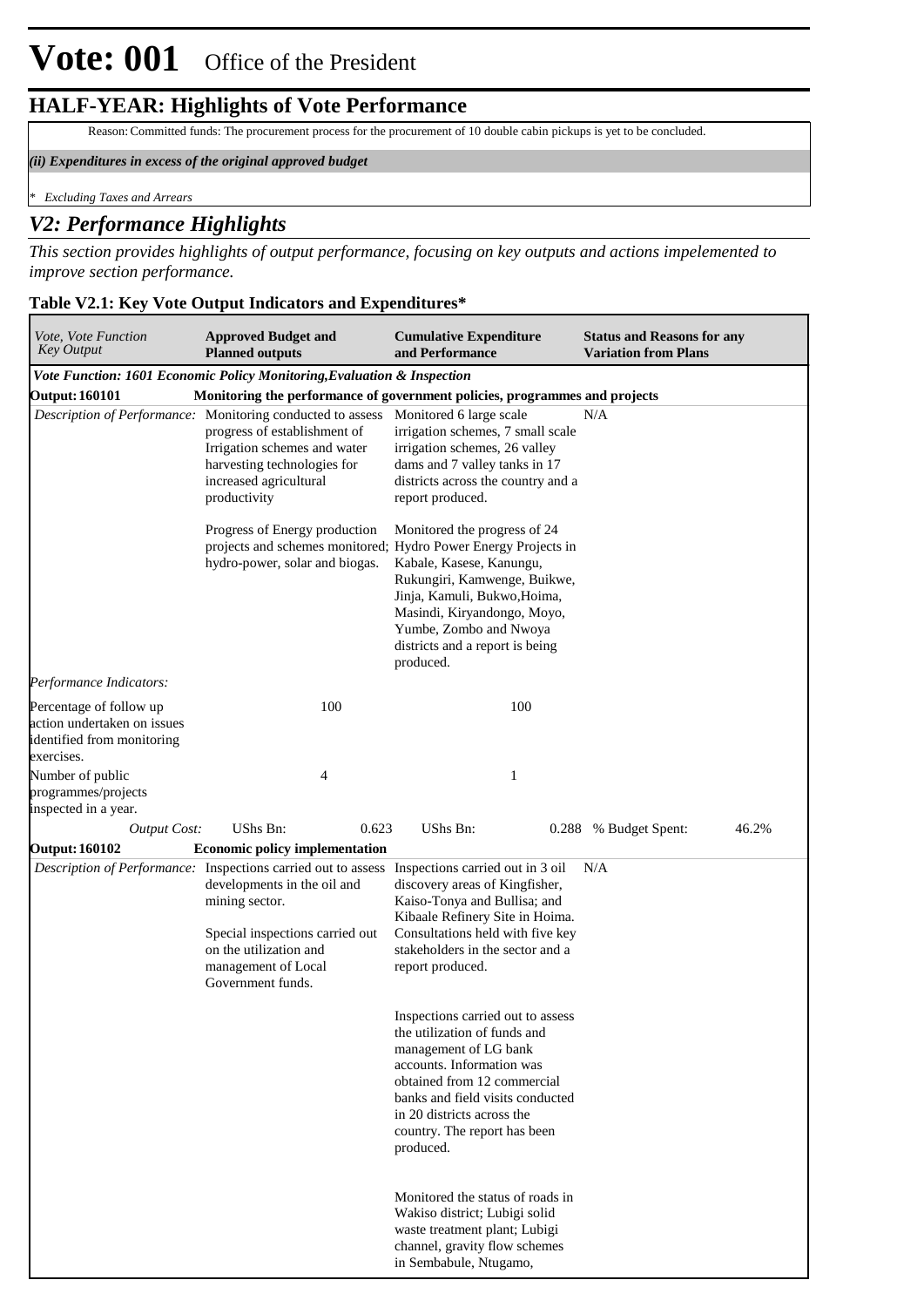| Vote, Vote Function<br><b>Key Output</b>                                                            | <b>Approved Budget and</b><br><b>Planned outputs</b>                                                                                                                                                                   | <b>Cumulative Expenditure</b><br>and Performance                                                                                                                                          | <b>Status and Reasons for any</b><br><b>Variation from Plans</b> |
|-----------------------------------------------------------------------------------------------------|------------------------------------------------------------------------------------------------------------------------------------------------------------------------------------------------------------------------|-------------------------------------------------------------------------------------------------------------------------------------------------------------------------------------------|------------------------------------------------------------------|
|                                                                                                     |                                                                                                                                                                                                                        | Mbarara and Rukungiri; and<br>briefs produced.                                                                                                                                            |                                                                  |
| Performance Indicators:                                                                             |                                                                                                                                                                                                                        |                                                                                                                                                                                           |                                                                  |
| Number of dialogue<br>meetings held with MDAs to<br>address issues identified<br>during monitoring. | 2                                                                                                                                                                                                                      | 1                                                                                                                                                                                         |                                                                  |
| <b>Output Cost:</b>                                                                                 | UShs Bn:<br>0.326                                                                                                                                                                                                      | UShs Bn:                                                                                                                                                                                  | 43.0%<br>0.140 % Budget Spent:                                   |
| <b>Output: 160104</b>                                                                               | <b>Economic Research and Information</b>                                                                                                                                                                               |                                                                                                                                                                                           |                                                                  |
| Description of Performance: Undertake a study on the                                                | strategies in the skills<br>development policy to ensure<br>that it addresses the<br>requirements in the Vision 2040. Sports - BTVET Programme,<br><b>Selected Public Private</b><br>Partnership initiatives analysed. | Research carried out and<br>consultations are on-going with<br>key stakeholders including; the<br>Ministry of Education and<br>NPA, Parliament and MoFPED.<br>A report is being prepared. | N/A                                                              |
|                                                                                                     | Three-year Strategic Plan for<br>DEAR implemented.                                                                                                                                                                     |                                                                                                                                                                                           |                                                                  |
| <b>Output Cost:</b>                                                                                 | UShs Bn:<br>0.265                                                                                                                                                                                                      | UShs Bn:                                                                                                                                                                                  | 43.9%<br>0.116 % Budget Spent:                                   |
| <b>Vote Function Cost</b>                                                                           | <b>UShs Bn:</b>                                                                                                                                                                                                        | 1.572 UShs Bn:                                                                                                                                                                            | 44.3%<br>0.697 % Budget Spent:                                   |
|                                                                                                     | Vote Function: 1602 Cabinet Support and Policy Development                                                                                                                                                             |                                                                                                                                                                                           |                                                                  |
| <b>Output: 160201</b>                                                                               | <b>Cabinet meetings supported</b>                                                                                                                                                                                      |                                                                                                                                                                                           |                                                                  |
|                                                                                                     | Description of Performance: 60 Agenda and Minutes issued<br>to Ministers and Ministers of<br>State.<br>12 Agenda and 12 sets of<br>minutes issued to all PS;                                                           | 30 Agenda and Minutes of<br>Cabinet Meetings issued to<br>Ministers and Ministers of State.<br>06 Agenda and Minutes of<br>Permanent Secretaries issued.                                  | N/A                                                              |
|                                                                                                     | 248 draft cabinet submissions<br>reviewed for adequacy;                                                                                                                                                                | <b>78 Draft Cabinet Submissions</b><br>reviewed for adequacy.                                                                                                                             |                                                                  |
|                                                                                                     | 4,800 extracts of cabinet<br>decisions issued to ministers<br>and PS':                                                                                                                                                 | 1763 Extracts of Cabinet<br>Decisions issued to Ministers<br>and Permanent Secretaries.                                                                                                   |                                                                  |
|                                                                                                     | Returns on implementation of<br>Cabinet decisions placed on the<br>Cabinet Agenda every month;                                                                                                                         | 09 Matters Arising from Cabinet<br>Minutes for 03 months placed<br>on the Agenda                                                                                                          |                                                                  |
|                                                                                                     | Cabinet records for 2013 and<br>2014 sorted and bound and part<br>of $2015$ sorted;                                                                                                                                    | 2013 Cabinet records (Minutes<br>and Memoranda) sorted and<br>bound and 2014 Cabinet<br>Records sorted.                                                                                   |                                                                  |
|                                                                                                     | 6 Cabinet Committee meetings<br>facilitated;                                                                                                                                                                           | 03 Cabinet Committee Meeting<br>facilitated.                                                                                                                                              |                                                                  |
|                                                                                                     | Ceremonial functions of Cabinet<br>managed                                                                                                                                                                             | 1 Ceremonial function of<br>Cabinet managed                                                                                                                                               |                                                                  |
| Performance Indicators:                                                                             |                                                                                                                                                                                                                        |                                                                                                                                                                                           |                                                                  |
| Average time taken to<br>communicate Cabinet<br>decisions to MDAs after<br>confirmation of minutes. | 3                                                                                                                                                                                                                      | 3                                                                                                                                                                                         |                                                                  |
| Average number of days<br>taken to scrutinize Cabinet<br>submissions                                | 8                                                                                                                                                                                                                      | 8                                                                                                                                                                                         |                                                                  |
| <b>Output Cost:</b>                                                                                 | UShs Bn:<br>1.580                                                                                                                                                                                                      | UShs Bn:                                                                                                                                                                                  | 0.651 % Budget Spent:<br>41.2%                                   |
| Output: 160203                                                                                      | <b>Capacityfor policy formulation strengthened</b>                                                                                                                                                                     |                                                                                                                                                                                           |                                                                  |
| Description of Performance: Implementation of the                                                   |                                                                                                                                                                                                                        | Support provded to the Ministry N/A                                                                                                                                                       |                                                                  |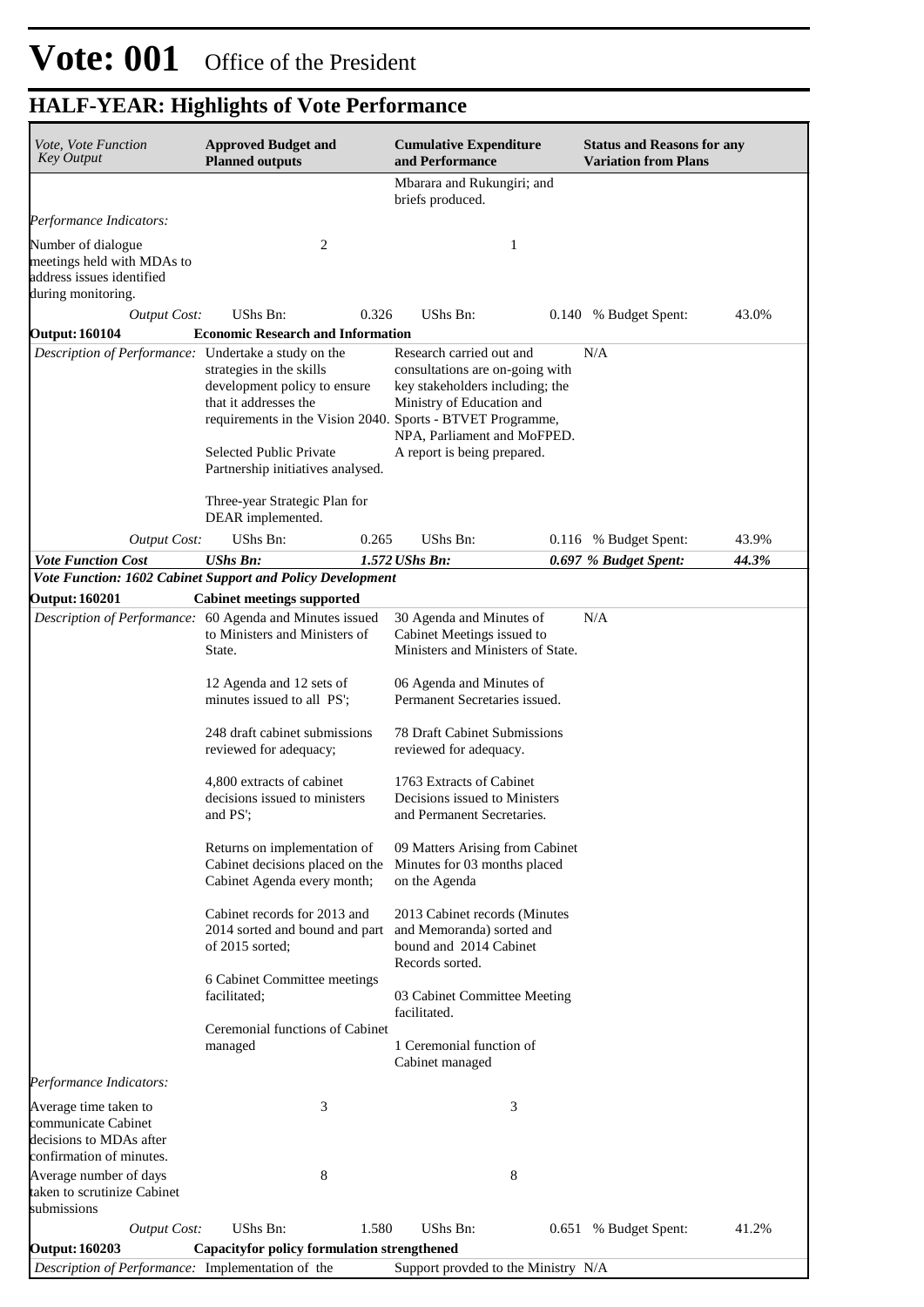| Vote, Vote Function<br><b>Key Output</b>                | <b>Approved Budget and</b><br><b>Planned outputs</b>                                                | <b>Cumulative Expenditure</b><br>and Performance                                                                | <b>Status and Reasons for any</b><br><b>Variation from Plans</b> |  |  |  |  |
|---------------------------------------------------------|-----------------------------------------------------------------------------------------------------|-----------------------------------------------------------------------------------------------------------------|------------------------------------------------------------------|--|--|--|--|
|                                                         | Comprehensive Long Term<br>Policy Capacity Development<br>Plan for the Public Service<br>continued. | of Public Service to establish/<br>review performance plans and<br>competencies for policy<br>practitioners.    |                                                                  |  |  |  |  |
|                                                         | The Regulatory Best Practice<br>Framework Implemented;                                              | Permanent Secretaries' Annual<br>retreat held from 4th - 7th Nov<br>2014 in Kalangala                           |                                                                  |  |  |  |  |
|                                                         | Newly recruited staff trained /<br>inducted.                                                        | 25 copies of the Regulatory<br><b>Impact Assessment Manuals</b>                                                 |                                                                  |  |  |  |  |
|                                                         | Meetings for policy practioners<br>held.                                                            | printed and 50 copies of the<br>Guide to Policy Development<br>and Management in Uganda                         |                                                                  |  |  |  |  |
|                                                         | Computerisation of Cabinet<br>Memos Completed.                                                      | disseminated to MDAs.                                                                                           |                                                                  |  |  |  |  |
|                                                         | Support to Ministry of Public<br>Service to review and establish<br>competencies for Policy         | 01 Policy Workshop to train<br>Policy Analysts on RIA & RBP<br>held.                                            |                                                                  |  |  |  |  |
|                                                         | Analysts provided.                                                                                  | 03 Senior Policy Analysts<br>trained in Public Policy<br>Analysis, Formulation and                              |                                                                  |  |  |  |  |
|                                                         |                                                                                                     | Management and 01 Systems<br>Analyst sponsored for a Course<br>in Computerised Records<br>Management in Arusha, |                                                                  |  |  |  |  |
|                                                         |                                                                                                     | Tanzania.<br>A workshop for Policy Analyst                                                                      |                                                                  |  |  |  |  |
|                                                         |                                                                                                     | cadre held from 24th - 26th<br>September 2014.                                                                  |                                                                  |  |  |  |  |
|                                                         |                                                                                                     | Establishment of an M&E<br>system for tracking the<br>implementation of Cabinet<br>decisions ongoing.           |                                                                  |  |  |  |  |
|                                                         |                                                                                                     | 02 National sectoral policies<br>reviewed for consistency,<br>coherence and harmony.                            |                                                                  |  |  |  |  |
|                                                         |                                                                                                     | Draft NDPII and the<br>Government Annual<br>Performance Report 2012/2013<br>reviewed.                           |                                                                  |  |  |  |  |
|                                                         |                                                                                                     | Computerisation of the backlog<br>of Cabinet Papers ongoing.                                                    |                                                                  |  |  |  |  |
|                                                         |                                                                                                     | 01 policy brief to Cabinet<br>produced and submitted.                                                           |                                                                  |  |  |  |  |
| <b>Output Cost:</b>                                     | UShs Bn:                                                                                            | UShs Bn:<br>1.362                                                                                               | 28.6%<br>0.390 % Budget Spent:                                   |  |  |  |  |
| <b>Vote Function Cost</b>                               | <b>UShs Bn:</b><br>Vote Function: 1603 Government Mobilisation, Media and Awards                    | 2.942 UShs Bn:                                                                                                  | 35.4%<br>1.041 % Budget Spent:                                   |  |  |  |  |
| <b>Output: 160352</b>                                   | <b>Mobilisation and Implementation Monitoring</b>                                                   |                                                                                                                 |                                                                  |  |  |  |  |
| Description of Performance: Sensitisation and awareness | campaign programmes<br>conducted in all districts.                                                  | 3024 sensitisation meetings held N/A<br>in all districts across the country.                                    |                                                                  |  |  |  |  |
|                                                         |                                                                                                     | 369 radio talk shows were held<br>by RDCs.                                                                      |                                                                  |  |  |  |  |
|                                                         | Government programs<br>monitored in all Districts.                                                  | 1652 Government<br>programmes/projects monitored<br>by the RDCs.                                                |                                                                  |  |  |  |  |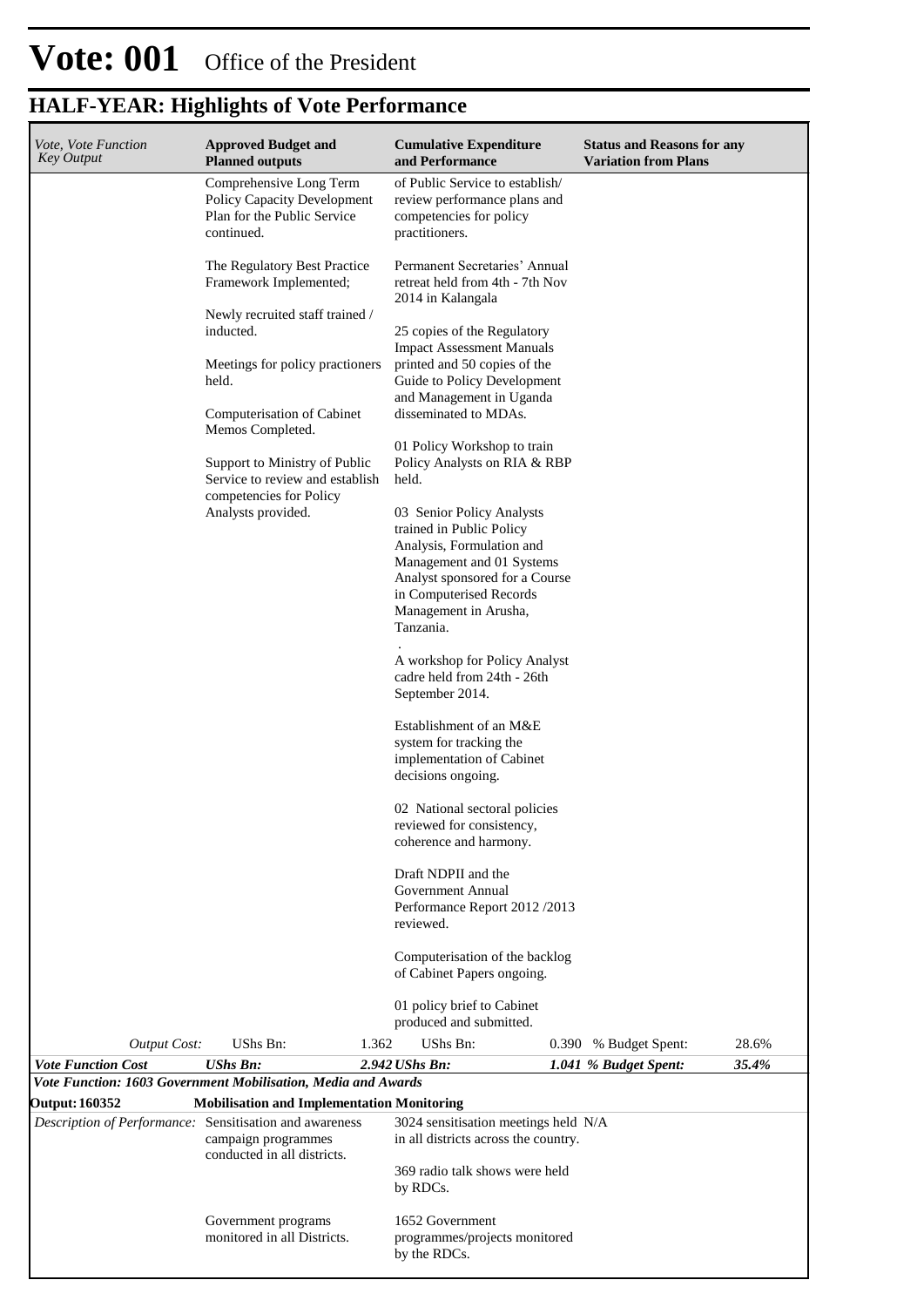| Vote, Vote Function<br>Key Output                                                                                           | <b>Approved Budget and</b><br><b>Planned outputs</b>                                            |       | <b>Cumulative Expenditure</b><br>and Performance                                                          |    | <b>Status and Reasons for any</b><br><b>Variation from Plans</b> |       |
|-----------------------------------------------------------------------------------------------------------------------------|-------------------------------------------------------------------------------------------------|-------|-----------------------------------------------------------------------------------------------------------|----|------------------------------------------------------------------|-------|
|                                                                                                                             | Four (04) regional Workshops<br>for RDCs/DRDCs held.                                            |       | Patriotism training for 360<br>Senior six leavers and 65 UPDF<br>officers trained.                        |    |                                                                  |       |
|                                                                                                                             |                                                                                                 |       | Vehicles and equipment <i>i.e.</i><br>tractor, generator, water pumps<br>maintained.                      |    |                                                                  |       |
|                                                                                                                             | Leadership training programs<br>provided at the National<br>Leadership Institute<br>Kyankwanzi. |       | 03 accommodation structures<br>were renovated.                                                            |    |                                                                  |       |
|                                                                                                                             |                                                                                                 |       | Tarmacking of the internal roads<br>on going with support from the<br>Ministry of Works and<br>Transport. |    |                                                                  |       |
|                                                                                                                             |                                                                                                 |       | Barracks buildings and<br>equipment maintained.                                                           |    |                                                                  |       |
|                                                                                                                             |                                                                                                 |       | Water pump procured.                                                                                      |    |                                                                  |       |
| Performance Indicators:                                                                                                     |                                                                                                 |       |                                                                                                           |    |                                                                  |       |
| Percentage of RDCs meeting<br>agreed objectives                                                                             | 100                                                                                             |       |                                                                                                           | 77 |                                                                  |       |
| Percentage of follow up<br>action taken as a result of<br>Monitoring of government<br>projects/programmes by<br><b>RDCs</b> | 100                                                                                             |       |                                                                                                           | 25 |                                                                  |       |
| <b>Output Cost:</b>                                                                                                         | UShs Bn:                                                                                        | 6.511 | UShs Bn:                                                                                                  |    | 3.351 % Budget Spent:                                            | 51.5% |
| <b>Vote Function Cost</b>                                                                                                   | <b>UShs Bn:</b>                                                                                 |       | 11.472 UShs Bn:                                                                                           |    | 5.031 % Budget Spent:                                            | 43.9% |
| Vote Function: 1604 Coordination of the Security Sector                                                                     |                                                                                                 |       |                                                                                                           |    |                                                                  |       |
| <b>Output: 160401</b>                                                                                                       | <b>Coordination of Security Services</b>                                                        |       |                                                                                                           |    |                                                                  |       |
| <i>Description of Performance:</i> Security Agencies coordinated.                                                           |                                                                                                 |       | Security Agencies coordinated. N/A                                                                        |    |                                                                  |       |
|                                                                                                                             | Security guideline issued.                                                                      |       | Security guidelines issued.                                                                               |    |                                                                  |       |
|                                                                                                                             | Inter agency reports analysed.                                                                  |       | Inter agency reports analysed.                                                                            |    |                                                                  |       |
| <b>Output Cost:</b>                                                                                                         | UShs Bn:                                                                                        | 3.940 | UShs Bn:                                                                                                  |    | 2.627 % Budget Spent:                                            | 66.7% |
| <b>Vote Function Cost</b>                                                                                                   | <b>UShs Bn:</b>                                                                                 |       | 3.940 UShs Bn:                                                                                            |    | 2.627 % Budget Spent:                                            | 66.7% |
| Vote Function: 1649 Policy, Planning and Support Services                                                                   |                                                                                                 |       |                                                                                                           |    |                                                                  |       |
| <b>Vote Function Cost</b>                                                                                                   | <b>UShs Bn:</b>                                                                                 |       | 19.010 UShs Bn:                                                                                           |    | 6.716 % Budget Spent:                                            | 35.3% |
| <b>Cost of Vote Services:</b>                                                                                               | UShs Bn:                                                                                        |       | 38.936 UShs Bn:                                                                                           |    | <b>16.111</b> % Budget Spent:                                    | 41.4% |

*\* Excluding Taxes and Arrears*

 Most of the construction and renovation works will start in Q3. Challenge of a limited budget ceiling will persist in the quarter. The challenge of facilitating Presidential advisors will persist in the subsquent quarters.

The planned budget re-allocations for the payment of gratuity for retired RDCs and DRDCs will affect the performance of the quarter.

#### **Table V2.2: Implementing Actions to Improve Vote Performance**

| <b>Planned Actions:</b>                                                                                                                                      | <b>Actual Actions:</b>                                                     | <b>Reasons for Variation</b> |  |  |  |  |  |  |
|--------------------------------------------------------------------------------------------------------------------------------------------------------------|----------------------------------------------------------------------------|------------------------------|--|--|--|--|--|--|
| Vote: 001 Office of the President                                                                                                                            |                                                                            |                              |  |  |  |  |  |  |
|                                                                                                                                                              | Vote Function: 16 03 Government Mobilisation, Media and Awards             |                              |  |  |  |  |  |  |
| Request for increased resource allocation<br>to augument the strengthening of the<br>Uganda Media Centre especially the<br>acquisition of capital equipment. | Request made to the MoFPED for the<br>increase in the resource allocation. | N/A                          |  |  |  |  |  |  |
| Vote: 001 Office of the President                                                                                                                            |                                                                            |                              |  |  |  |  |  |  |
| Vote Function: 16 01 Economic Policy Monitoring, Evaluation & Inspection                                                                                     |                                                                            |                              |  |  |  |  |  |  |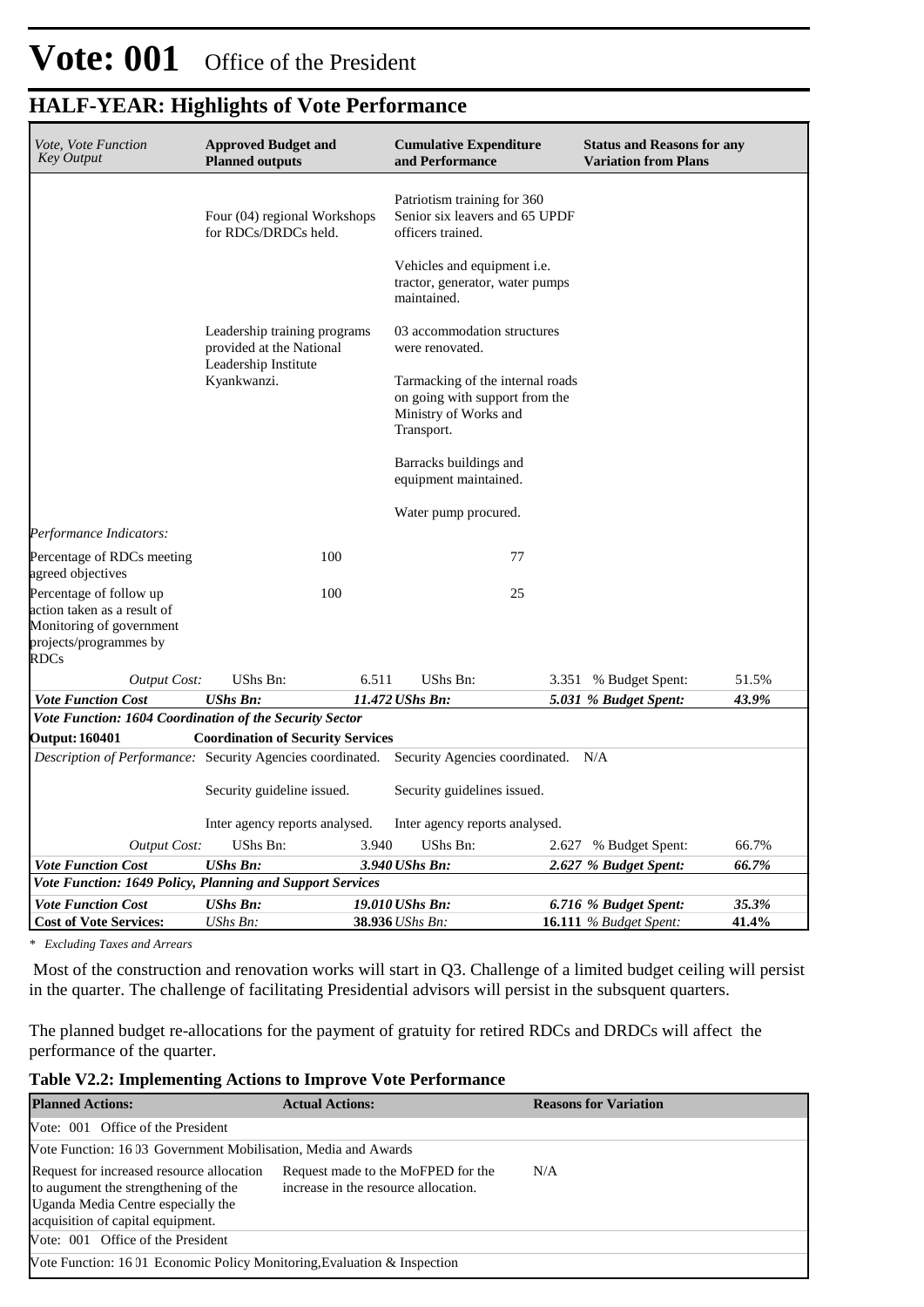| <b>Planned Actions:</b>                                                                                                                                                                    | <b>Actual Actions:</b>                                                                                                                                                               | <b>Reasons for Variation</b>                                                         |
|--------------------------------------------------------------------------------------------------------------------------------------------------------------------------------------------|--------------------------------------------------------------------------------------------------------------------------------------------------------------------------------------|--------------------------------------------------------------------------------------|
| Continue filling all vacant positions in the<br>staff structure.                                                                                                                           | A Principal Policy Analyst has been<br>recruited.                                                                                                                                    | The wage bill can not allow the<br>recruitment of more staff in the FY<br>2014/15.   |
|                                                                                                                                                                                            | A proposed new staff structure has been<br>developed and is pending approval by the<br>MoPS.                                                                                         |                                                                                      |
| To present request for raised budget<br>ceilings while at the same time continue<br>seeking for funding from other external<br>partners where possible.                                    | The Directorate developed a funding<br>proposal which has been submitted to<br>MoFPED and other development partners<br>including GIZ.                                               | $N/A$ .                                                                              |
| Vote Function: 16 02 Cabinet Support and Policy Development                                                                                                                                |                                                                                                                                                                                      |                                                                                      |
| Continue to lobby the Prime Minister to<br>approve the proposed Cabinet Committee<br>system.                                                                                               | Continued to lobby the Prime Minister to<br>approve the proposed Cabinet Committee<br>system.                                                                                        | Approval not yet granted.                                                            |
| Train / induct newly recruited staff, hold<br>meetings for policy practioners; provide<br>support to Ministry of Public Service to                                                         | 01 (One) Policy Workshop for Policy<br>Analysts held                                                                                                                                 | N/A                                                                                  |
| review and establish competencies and<br>performance measures for Policy Analysts                                                                                                          | One workshop to train Policy Analysists<br>on RIA & RBP held                                                                                                                         |                                                                                      |
|                                                                                                                                                                                            | Two new Senior Policy Analysts trained in<br>Public Policy analysis, formulation and<br>management and workshop for Cabinet<br>Secretariat policy analysis training<br>workshop held |                                                                                      |
| Declared the remaining vacancies to the<br>Public Service Commission.                                                                                                                      | Preliminary arrangements are being to<br>submit the vacancies to the Public Service<br>Commission                                                                                    | Submission will be done in phases                                                    |
| Vote Function: 16 03 Government Mobilisation, Media and Awards                                                                                                                             |                                                                                                                                                                                      |                                                                                      |
| Ten (10) pickup (Double cabin) vehicles<br>procured for the RDCs/DRDCs to partially<br>replace the aging fleet.                                                                            | The procurement process for 10 double<br>cabin pick up vehicles is ongoing.                                                                                                          | N/A                                                                                  |
| Request Ministry of Finance Planning and<br>Economic Development to allocate<br>additional resources to faciliate<br>RDCs/DRDCs.                                                           | Request made to the MoFPED to uplift the N/A<br>budget ceiling.                                                                                                                      |                                                                                      |
| Vote Function: 16 04 Coordination of the Security Sector                                                                                                                                   |                                                                                                                                                                                      |                                                                                      |
| and Economic Development with a view MoFPED to operationalise the National<br>to secure additional allocation of the<br>resources required to operationalize the<br>National Security Act. | Engage the Ministry of Finance, Planning Request for additional funding made to the N/A<br>Security Act.                                                                             |                                                                                      |
| Request for additional funding to acquire<br>modern ICT equipment                                                                                                                          | Request for additional funding was made<br>to the MoFPED.                                                                                                                            | N/A                                                                                  |
| Request for increased resource allocation.                                                                                                                                                 | Request for increased resource allocation<br>made to the MoFPED.                                                                                                                     | N/A                                                                                  |
| Vote Function: 16 49 Policy, Planning and Support Services                                                                                                                                 |                                                                                                                                                                                      |                                                                                      |
| Office furniture and tools procured for<br>RDC offices.                                                                                                                                    | Aggregation of the items on going before<br>initiation of the procurement process and<br>undertake a single procurement.                                                             | Funds for all quarters need to be pooled.                                            |
| Continue to engage MoFPED to create a<br>specific Vote Function output thereby<br>streamlining the provision of facilitation to<br>the offices of Presidential Advisors.                   | MoFPED was engaged on the matter of<br>creating a specific vote function output for<br>Presidential Advisors.                                                                        | N/A                                                                                  |
| Construct two new office blocks in<br>Butambala and Bundibugyo Districts and<br>carryout renovation for one old office<br>blocks at Lira and Mubende.                                      | Process of Developing of architectural<br>designs for Bundibugyo and Butambala<br>sites is ongoing.                                                                                  | Bills of quantities for renovation works on<br>Lira offices are yet to be finalised. |

## *V3: Details of Releases and Expenditure*

*This section provides a comprehensive summary of the outputs delivered by the Vote and further details of Vote expenditures by Vote Function and Expenditure Item.*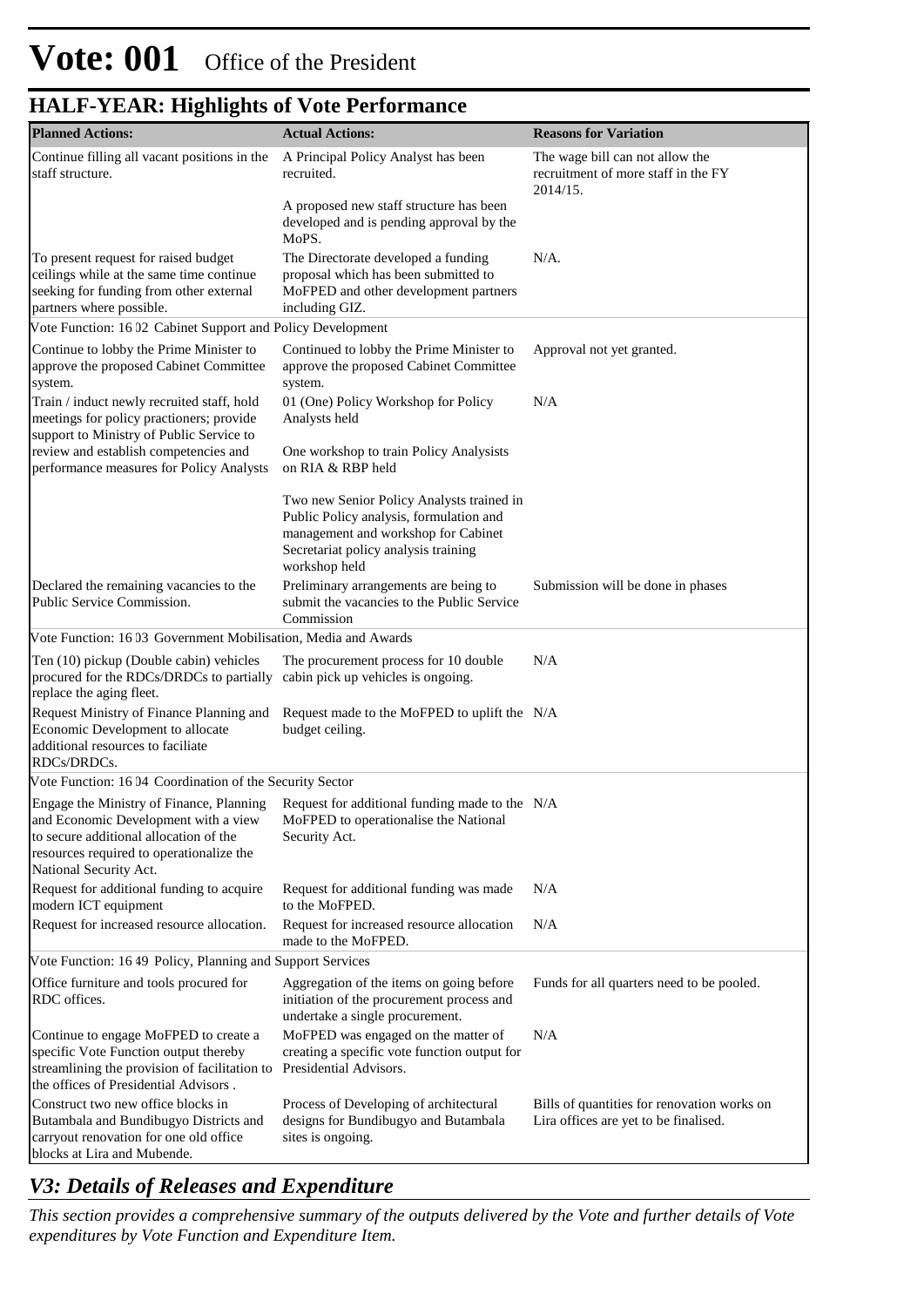#### **Table V3.1: GoU Releases and Expenditure by Output\***

| Tuble <i>volve</i> over Increases and Ea<br>$_{\rm{v}}$ , $_{\rm{v}}$                | <b>Approved</b> | <b>Released</b> | <b>Spent</b> | $%$ GoU       | $%$ GoU       | $%$ GoU  |  |
|--------------------------------------------------------------------------------------|-----------------|-----------------|--------------|---------------|---------------|----------|--|
| <b>Billion Uganda Shillings</b>                                                      | <b>Budget</b>   |                 |              | <b>Budget</b> | <b>Budget</b> | Releases |  |
|                                                                                      |                 |                 |              | Released      | <b>Spent</b>  | Spent    |  |
| VF:1601 Economic Policy Monitoring, Evaluation & Inspection                          | 1.57            | 0.74            | 0.70         | 46.8%         | 44.3%         | 94.6%    |  |
| Class: Outputs Provided                                                              | 1.57            | 0.74            | 0.70         | 46.8%         | 44.3%         | 94.6%    |  |
| 160101 Monitoring the performance of government policies,<br>programmes and projects | 0.62            | 0.30            | 0.29         | 48.2%         | 46.2%         | 95.8%    |  |
| 160102 Economic policy implementation                                                | 0.33            | 0.15            | 0.14         | 45.7%         | 43.0%         | 94.1%    |  |
| 160103 Monitoring Implementation of Manifesto Commitments                            | 0.19            | 0.09            | 0.08         | 47.5%         | 42.6%         | 89.7%    |  |
| 160104 Economic Research and Information                                             | 0.27            | 0.12            | 0.12         | 46.4%         | 43.9%         | 94.7%    |  |
| 160105 Economic policy development strengthened                                      | 0.16            | 0.07            | 0.07         | 43.9%         | 42.7%         | 97.3%    |  |
| VF:1602 Cabinet Support and Policy Development                                       | 2.94            | 1.27            | 1.04         | 43.1%         | 35.4%         | 82.2%    |  |
| Class: Outputs Provided                                                              | 2.94            | 1.27            | 1.04         | 43.1%         | 35.4%         | 82.2%    |  |
| 160201 Cabinet meetings supported                                                    | 1.58            | 0.73            | 0.65         | 46.2%         | 41.2%         | 89.3%    |  |
| 160203 Capacityfor policy formulation strengthened                                   | 1.36            | 0.54            | 0.39         | 39.4%         | 28.6%         | 72.5%    |  |
| VF:1603 Government Mobilisation, Media and Awards                                    | 11.47           | 5.93            | 5.03         | 51.7%         | 43.9%         | 84.9%    |  |
| Class: Outputs Provided                                                              | 0.35            | 0.15            | 0.14         | 44.3%         | 38.8%         | 87.6%    |  |
| 160301 National Honours & Awards conferred                                           | 0.35            | 0.15            | 0.14         | 44.3%         | 38.8%         | 87.6%    |  |
| Class: Outputs Funded                                                                | 10.22           | 5.03            | 4.83         | 49.2%         | 47.2%         | 96.0%    |  |
| 160351 Media Advisory services provided                                              | 0.70            | 0.34            | 0.33         | 48.9%         | 47.7%         | 97.7%    |  |
| 160352 Population Mobilised                                                          | 6.51            | 3.39            | 3.35         | 52.1%         | 51.5%         | 98.7%    |  |
| 160353 Patriotism promoted                                                           | 2.65            | 1.11            | 0.98         | 41.9%         | 36.8%         | 87.8%    |  |
| 160354 Political Coordination                                                        | 0.36            | 0.18            | 0.17         | 50.0%         | 46.3%         | 92.7%    |  |
| Class: Capital Purchases                                                             | 0.90            | 0.74            | 0.07         | 82.5%         | 7.5%          | 9.1%     |  |
| 160375 Purchase of Motor Vehicles and Other Transport Equipment                      | 0.90            | 0.74            | 0.07         | 82.5%         | 7.5%          | 9.1%     |  |
| VF:1604 Coordination of the Security Sector                                          | 3.94            | 2.63            | 2.63         | 66.7%         | 66.7%         | 100.0%   |  |
| Class: Outputs Provided                                                              | 3.94            | 2.63            | 2.63         | 66.7%         | 66.7%         | 100.0%   |  |
| 160401 Coordination of Security Services                                             | 3.94            | 2.63            | 2.63         | 66.7%         | 66.7%         | 100.0%   |  |
| VF:1649 Policy, Planning and Support Services                                        | 19.01           | 7.57            | 6.72         | 39.8%         | 35.3%         | 88.7%    |  |
| Class: Outputs Provided                                                              | 16.42           | 6.50            | 6.12         | 39.6%         | 37.3%         | 94.0%    |  |
| 164901 Policy, consultation, planning and monitoring services                        | 1.04            | 0.25            | 0.24         | 24.4%         | 23.3%         | 95.7%    |  |
| 164902 Ministry Support Services                                                     | 8.46            | 4.15            | 3.81         | 49.0%         | 45.1%         | 92.0%    |  |
| 164903 Ministerial and Top Management Services                                       | 6.92            | 2.11            | 2.06         | 30.4%         | 29.8%         | 97.8%    |  |
| Class: Capital Purchases                                                             | 2.59            | 1.07            | 0.60         | 41.3%         | 23.1%         | 56.1%    |  |
| 164972 Government Buildings and Administrative Infrastructure                        | 1.51            | 0.38            | 0.38         | 25.0%         | 25.0%         | 100.0%   |  |
| 164975 Purchase of Motor Vehicles and Other Transport Equipment                      | 0.64            | 0.58            | 0.19         | 91.3%         | 29.8%         | 32.6%    |  |
| 164976 Purchase of Office and ICT Equipment, including Software                      | 0.10            | 0.02            | 0.02         | 25.0%         | 23.1%         | 92.4%    |  |
| 164977 Purchase of Specialised Machinery & Equipment                                 | 0.32            | 0.08            | 0.00         | 25.0%         | 1.1%          | 4.3%     |  |
| 164978 Purchase of Office and Residential Furniture and Fittings                     | 0.04            | 0.01            | 0.01         | 25.0%         | 22.0%         | 88.1%    |  |
| <b>Total For Vote</b>                                                                | 38.94           | 18.13           | 16.11        | 46.6%         | 41.4%         | 88.9%    |  |

*\* Excluding Taxes and Arrears*

#### **Table V3.2: 2015/16 GoU Expenditure by Item**

| <b>Billion Uganda Shillings</b>                           | Approved<br><b>Budget</b> | <b>Releases</b> | <b>Expend-</b><br>iture | % Budged<br><b>Released</b> | % Budget<br><b>Spent</b> | %Releases<br><b>Spent</b> |
|-----------------------------------------------------------|---------------------------|-----------------|-------------------------|-----------------------------|--------------------------|---------------------------|
| <b>Output Class: Outputs Provided</b>                     | 25.22                     | 11.29           | 10.62                   | 44.8%                       | 42.1%                    | 94.0%                     |
| 211101 General Staff Salaries                             | 10.30                     | 3.57            | 3.57                    | 34.7%                       | 34.7%                    | 100.0%                    |
| 211102 Contract Staff Salaries (Incl. Casuals, Temporary) | 0.41                      | 0.21            | 0.19                    | 50.0%                       | 45.5%                    | 91.0%                     |
| 211103 Allowances                                         | 1.27                      | 0.63            | 0.62                    | 49.4%                       | 49.1%                    | 99.4%                     |
| 211104 Statutory salaries                                 | 0.09                      | 0.04            | 0.03                    | 50.0%                       | 29.7%                    | 59.4%                     |
| 213001 Medical expenses (To employees)                    | 0.04                      | 0.19            | 0.19                    | 454.8%                      | 450.6%                   | 99.1%                     |
| 213002 Incapacity, death benefits and funeral expenses    | 0.05                      | 0.02            | 0.02                    | 45.6%                       | 44.5%                    | 97.6%                     |
| 221001 Advertising and Public Relations                   | 0.00                      | 0.00            | 0.00                    | 25.0%                       | 0.0%                     | 0.0%                      |
| 221002 Workshops and Seminars                             | 0.58                      | 0.25            | 0.20                    | 43.1%                       | 35.3%                    | 81.9%                     |
| 221003 Staff Training                                     | 0.32                      | 0.14            | 0.13                    | 42.8%                       | 40.2%                    | 93.9%                     |
| 221007 Books, Periodicals & Newspapers                    | 0.04                      | 0.02            | 0.01                    | 52.0%                       | 34.2%                    | 65.8%                     |
| 221008 Computer supplies and Information Technology (IT)  | 0.13                      | 0.06            | 0.05                    | 50.0%                       | 39.5%                    | 79.0%                     |
| 221009 Welfare and Entertainment                          | 0.23                      | 0.10            | 0.10                    | 45.2%                       | 45.1%                    | 99.6%                     |
| 221010 Special Meals and Drinks                           | 0.17                      | 0.06            | 0.03                    | 36.7%                       | 20.5%                    | 55.9%                     |
| 221011 Printing, Stationery, Photocopying and Binding     | 0.24                      | 0.12            | 0.10                    | 48.2%                       | 42.7%                    | 88.7%                     |
| 221012 Small Office Equipment                             | 0.04                      | 0.02            | 0.02                    | 54.7%                       | 42.0%                    | 76.7%                     |
| 221016 IFMS Recurrent costs                               | 0.05                      | 0.02            | 0.02                    | 50.0%                       | 49.9%                    | 99.7%                     |
| Subscriptions<br>221017                                   | 0.13                      | 0.06            | 0.06                    | 48.9%                       | 47.1%                    | 96.3%                     |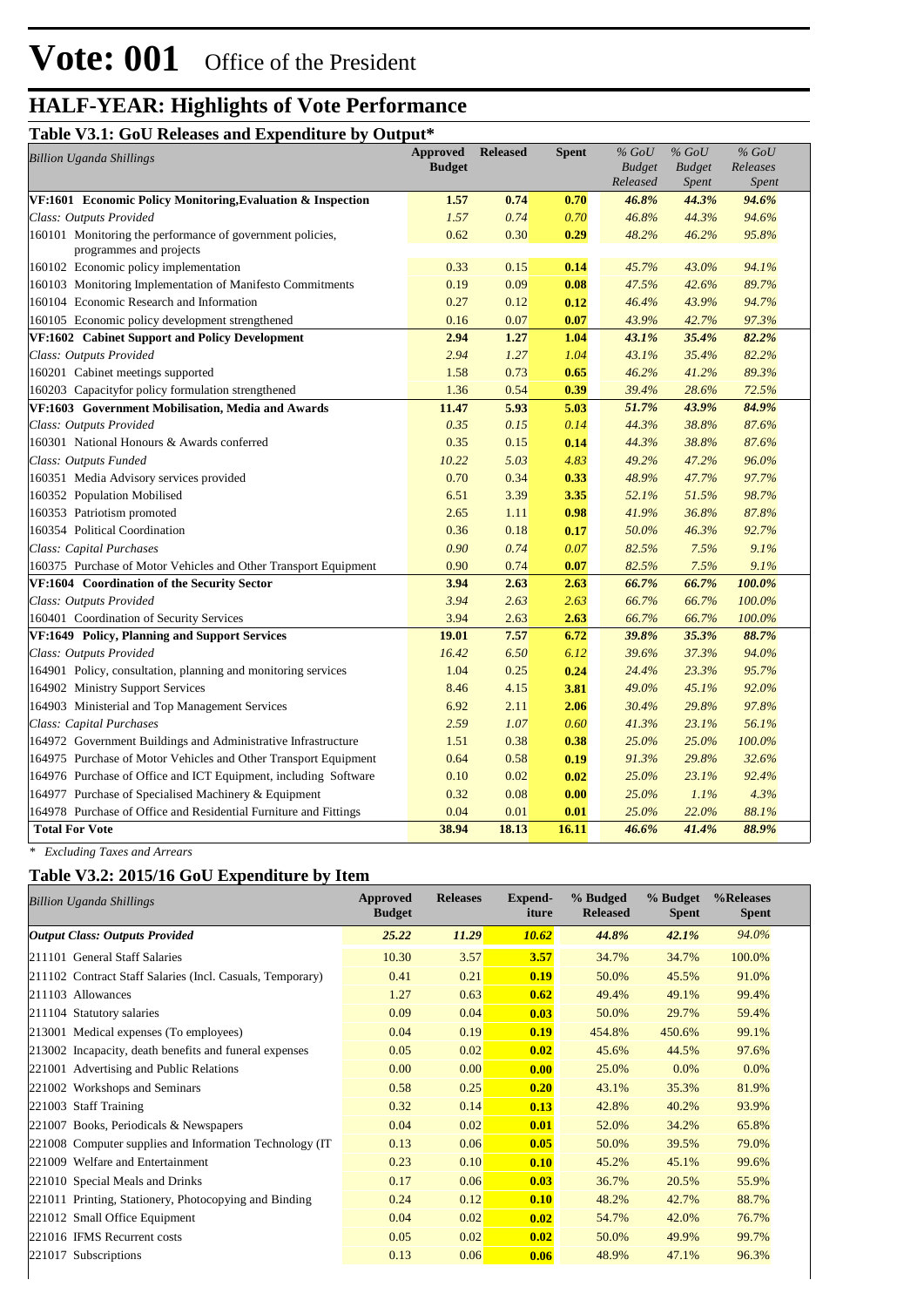| <b>Billion Uganda Shillings</b>                          | <b>Approved</b><br><b>Budget</b> | <b>Releases</b> | <b>Expend-</b><br>iture | % Budged<br><b>Released</b> | % Budget<br><b>Spent</b> | %Releases<br><b>Spent</b> |
|----------------------------------------------------------|----------------------------------|-----------------|-------------------------|-----------------------------|--------------------------|---------------------------|
| 221020 IPPS Recurrent Costs                              | 0.02                             | 0.00            | 0.00                    | 0.0%                        | 0.0%                     | N/A                       |
| 222001 Telecommunications                                | 0.47                             | 0.23            | 0.21                    | 49.9%                       | 45.6%                    | 91.4%                     |
| 222003 Information and communications technology (ICT)   | 0.03                             | 0.01            | 0.00                    | 50.0%                       | 13.3%                    | 26.5%                     |
| 223001 Property Expenses                                 | 0.00                             | 0.00            | 0.00                    | 100.0%                      | 0.0%                     | 0.0%                      |
| 223002 Rates                                             | 0.00                             | 0.00            | 0.00                    | 25.0%                       | 25.0%                    | 100.0%                    |
| 223003 Rent – (Produced Assets) to private entities      | 0.90                             | 0.45            | 0.30                    | 50.0%                       | 33.3%                    | 66.6%                     |
| 223004 Guard and Security services                       | 0.10                             | 0.05            | 0.04                    | 46.4%                       | 45.5%                    | 98.0%                     |
| 223005 Electricity                                       | 0.09                             | 0.05            | 0.05                    | 50.0%                       | 49.7%                    | 99.5%                     |
| 223006 Water                                             | 0.07                             | 0.04            | 0.02                    | 50.0%                       | 30.5%                    | 61.0%                     |
| 224003 Classified Expenditure                            | 3.94                             | 2.63            | 2.63                    | 66.7%                       | 66.7%                    | 100.0%                    |
| 224004 Cleaning and Sanitation                           | 0.16                             | 0.05            | 0.05                    | 33.3%                       | 31.1%                    | 93.4%                     |
| 224005 Uniforms, Beddings and Protective Gear            | 0.01                             | 0.00            | 0.00                    | 50.0%                       | 0.0%                     | 0.0%                      |
| 225001 Consultancy Services- Short term                  | 0.02                             | 0.00            | 0.00                    | 0.0%                        | 0.0%                     | N/A                       |
| 227001 Travel inland                                     | 2.11                             | 0.96            | 0.95                    | 45.3%                       | 44.9%                    | 99.2%                     |
| 227002 Travel abroad                                     | 0.70                             | 0.33            | 0.29                    | 47.4%                       | 40.6%                    | 85.6%                     |
| 227004 Fuel, Lubricants and Oils                         | 0.63                             | 0.35            | 0.34                    | 55.0%                       | 54.0%                    | 98.1%                     |
| 228001 Maintenance - Civil                               | 0.19                             | 0.09            | 0.09                    | 49.9%                       | 49.1%                    | 98.5%                     |
| 228002 Maintenance - Vehicles                            | 1.33                             | 0.53            | 0.29                    | 40.0%                       | 21.7%                    | 54.4%                     |
| 228003 Maintenance - Machinery, Equipment & Furniture    | 0.21                             | 0.00            | 0.00                    | 1.4%                        | 1.2%                     | 88.3%                     |
| 228004 Maintenance - Other                               | 0.17                             | 0.00            | 0.00                    | 0.0%                        | 0.0%                     | N/A                       |
| <b>Output Class: Outputs Funded</b>                      | 10.22                            | 5.03            | 4.83                    | 49.2%                       | 47.2%                    | 96.0%                     |
| 263104 Transfers to other govt. Units (Current)          | 5.49                             | 2.88            | 2.85                    | 52.5%                       | 51.9%                    | 98.7%                     |
| 263106 Other Current grants (Current)                    | 4.71                             | 2.13            | 1.97                    | 45.3%                       | 41.9%                    | 92.4%                     |
| 264102 Contributions to Autonomous Institutions (Wage Su | 0.02                             | 0.01            | 0.01                    | 50.0%                       | 45.9%                    | 91.8%                     |
| <b>Output Class: Capital Purchases</b>                   | 4.12                             | 2.29            | 0.67                    | 55.4%                       | 16.2%                    | 29.2%                     |
| 231001 Non Residential buildings (Depreciation)          | 1.51                             | 0.38            | 0.38                    | 25.0%                       | 25.0%                    | 100.0%                    |
| 231004 Transport equipment                               | 1.54                             | 1.32            | 0.26                    | 86.2%                       | 16.7%                    | 19.4%                     |
| 231005 Machinery and equipment                           | 0.41                             | 0.10            | 0.03                    | 25.0%                       | 6.2%                     | 24.6%                     |
| 231006 Furniture and fittings (Depreciation)             | 0.04                             | 0.01            | 0.01                    | 25.0%                       | 22.0%                    | 88.1%                     |
| 312204 Taxes on Machinery, Furniture & Vehicles          | 0.63                             | 0.47            | 0.00                    | 75.0%                       | 0.0%                     | 0.0%                      |
| <b>Output Class: Arrears</b>                             | 0.01                             | 6.35            | 6.35                    | 67253.5%                    | 67253.5%                 | 100.0%                    |
| 321605 Domestic arrears (Budgeting)                      | 0.00                             | 6.34            | 6.34                    | N/A                         | N/A                      | 100.0%                    |
| 321614 Electricity arrears (Budgeting)                   | 0.01                             | 0.01            | 0.01                    | 100.0%                      | 100.0%                   | 100.0%                    |
| <b>Grand Total:</b>                                      | 39.58                            | 24.95           | 22.46                   | 63.0%                       | 56.7%                    | 90.0%                     |
| <b>Total Excluding Taxes and Arrears:</b>                | 38.94                            | 18.13           | 16.11                   | 46.6%                       | 41.4%                    | 88.9%                     |

#### **Table V3.3: GoU Releases and Expenditure by Project and Programme\***

| Approved<br><b>Billion Uganda Shillings</b>                 |               | <b>Released</b> | <b>Spent</b> | $%$ GoU       | $%$ GoU       | $%$ GoU  |  |
|-------------------------------------------------------------|---------------|-----------------|--------------|---------------|---------------|----------|--|
|                                                             | <b>Budget</b> |                 |              | <b>Budget</b> | <b>Budget</b> | Releases |  |
|                                                             |               |                 |              | Released      | Spent         | Spent    |  |
| VF:1601 Economic Policy Monitoring, Evaluation & Inspection | 1.57          | 0.74            | 0.70         | 46.8%         | 44.3%         | 94.6%    |  |
| <b>Recurrent Programmes</b>                                 |               |                 |              |               |               |          |  |
| 03<br>Monitoring & Evaluation                               | 0.62          | 0.30            | 0.29         | 48.2%         | 46.2%         | 95.8%    |  |
| 04<br>Monitoring & Inspection                               | 0.33          | 0.15            | 0.14         | 45.7%         | 43.0%         | 94.1%    |  |
| 05<br>Economic Affairs and Policy Development               | 0.43          | 0.19            | 0.19         | 45.4%         | 43.4%         | 95.6%    |  |
| 12<br>Manifesto Implementation Unit                         | 0.19          | 0.09            | 0.08         | 47.5%         | 42.6%         | 89.7%    |  |
| VF:1602 Cabinet Support and Policy Development              | 2.94          | 1.27            | 1.04         | 43.1%         | 35.4%         | 82.2%    |  |
| <b>Recurrent Programmes</b>                                 |               |                 |              |               |               |          |  |
| Cabinet Secretariat<br>07                                   | 2.94          | 1.27            | 1.04         | 43.1%         | 35.4%         | 82.2%    |  |
| VF:1603 Government Mobilisation, Media and Awards           | 11.47         | 5.93            | 5.03         | 51.7%         | 43.9%         | 84.9%    |  |
| <b>Recurrent Programmes</b>                                 |               |                 |              |               |               |          |  |
| Headquarters (Media Centre and RDCs)<br>01B                 | 10.22         | 5.03            | 4.83         | 49.2%         | 47.2%         | 96.0%    |  |
| <b>Presidential Awards Committee</b><br>13                  | 0.35          | 0.15            | 0.14         | 44.3%         | 38.8%         | 87.6%    |  |
| <b>Development Projects</b>                                 |               |                 |              |               |               |          |  |
| 0007A Strengthening of the President's Office               | 0.90          | 0.74            | 0.07         | 82.5%         | 7.5%          | 9.1%     |  |
| VF:1604 Coordination of the Security Sector                 | 3.94          | 2.63            | 2.63         | 66.7%         | 66.7%         | 100.0%   |  |
| <b>Recurrent Programmes</b>                                 |               |                 |              |               |               |          |  |
| Headquarters (Security Sector Coordination)<br>01C          | 3.94          | 2.63            | 2.63         | 66.7%         | 66.7%         | 100.0%   |  |
| VF:1649 Policy, Planning and Support Services               | 19.01         | 7.15            | 6.53         | 37.6%         | 34.3%         | 91.2%    |  |
| <b>Recurrent Programmes</b>                                 |               |                 |              |               |               |          |  |
| 01<br>Headquarters                                          | 16.33         | 6.46            | 6.09         | 39.6%         | 37.3%         | 94.2%    |  |